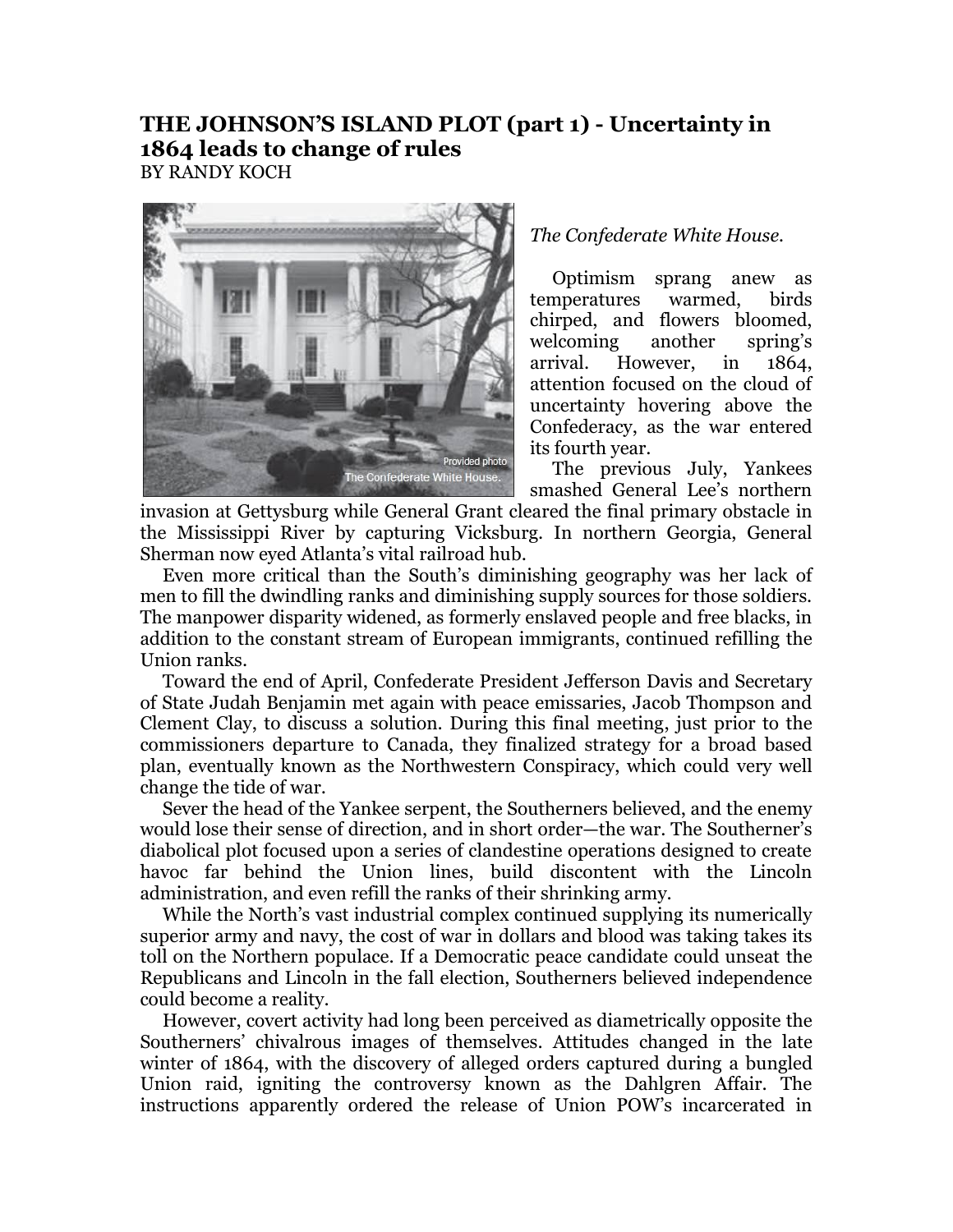Richmond prisons, the capture of Confederate heads of state, and even the sanctioned elimination of the those civil leaders if capture proved impractical.

If the Confederates chose to fight the war under these new rules endorsed by the enemy, a number of avenues opened to assail the Yankees.

That summer the Rebels attempted but failed to send a parcel, containing unwashed blankets used by small pox victims, to the Lincoln White House. In October, Confederate operatives robbed two banks and set fire to the small town of St. Albans, Vermont. On Thanksgiving weekend, five fires simultaneously ignited in New York City hotels, in an attempt to burn the city. Near Buffalo, in early December, Southern agents attempted to free high-ranking Confederate officers by derailing a train suspected of transporting them from Johnson's Island to Fort Lafayette in New York City.

The most ambitious plan called for releasing Confederate soldiers from northern prisons. If successful, these freed men could replenish the South's thinning ranks, not to mention the chaos thousands of newly freed soldiers roaming through enemy territory would create. The latter action could even draw Union troops away from the lines facing Robert E. Lee in Virginia.

Camp Chase, in Columbus, held as many as 9400 prisoners. In Indianapolis, Camp Morton confined over 5000. Johnson's Island at one time incarcerated 3250 officers, which proved very appealing.

All eyes focused intently upon Camp Douglas and Chicago, not only because of the 12,000 rebel prisoners, but more importantly, because the city would serve as the site for the 1864 Democratic National Presidential Nominating Convention. A massive escape coinciding with the convention, would endorse the vocal wing of the party's claim that the Union not waged a constitutionally illegal war, but also one both bloody and futile.

The contingent of Confederate peace commissioners took full advantage of Canada's geographic location to cautiously launch operations into the northern United States. The South still longed for recognition from Great Britain, forcing operations to move ahead delicately, so as not to jeopardize existing relations with the British. Equally cautious, Northern agents suspicious of Southern agents avoided aggressive actions which might antagonize the British.

Richmond designated Jacob Thompson, former Secretary of the Interior under President Pierce, the civilian head of the entire operation from New England to the Mississippi River. Captain Thomas Henry Hines served as military leader and answered directly to Thompson.

Union forces captured Hines, a Kentuckian, along with many of Morgan's raiders, during their foray into Ohio in the summer of 1863. Many credited Hines for engineering the daring escape which freed John Hunt Morgan and others, including Hines from the Ohio State Penitentiary in Columbus, later that year.

Each bloody battle in 1864 served to magnify Southern weaknesses while intensifying Northern disenchant with the escalating war. The Confederate contingent sailed toward Canada, confident conditions favored a successful launch for the Northwest Conspiracy, commencing with the Democratic Convention convening in Chicago that summer.